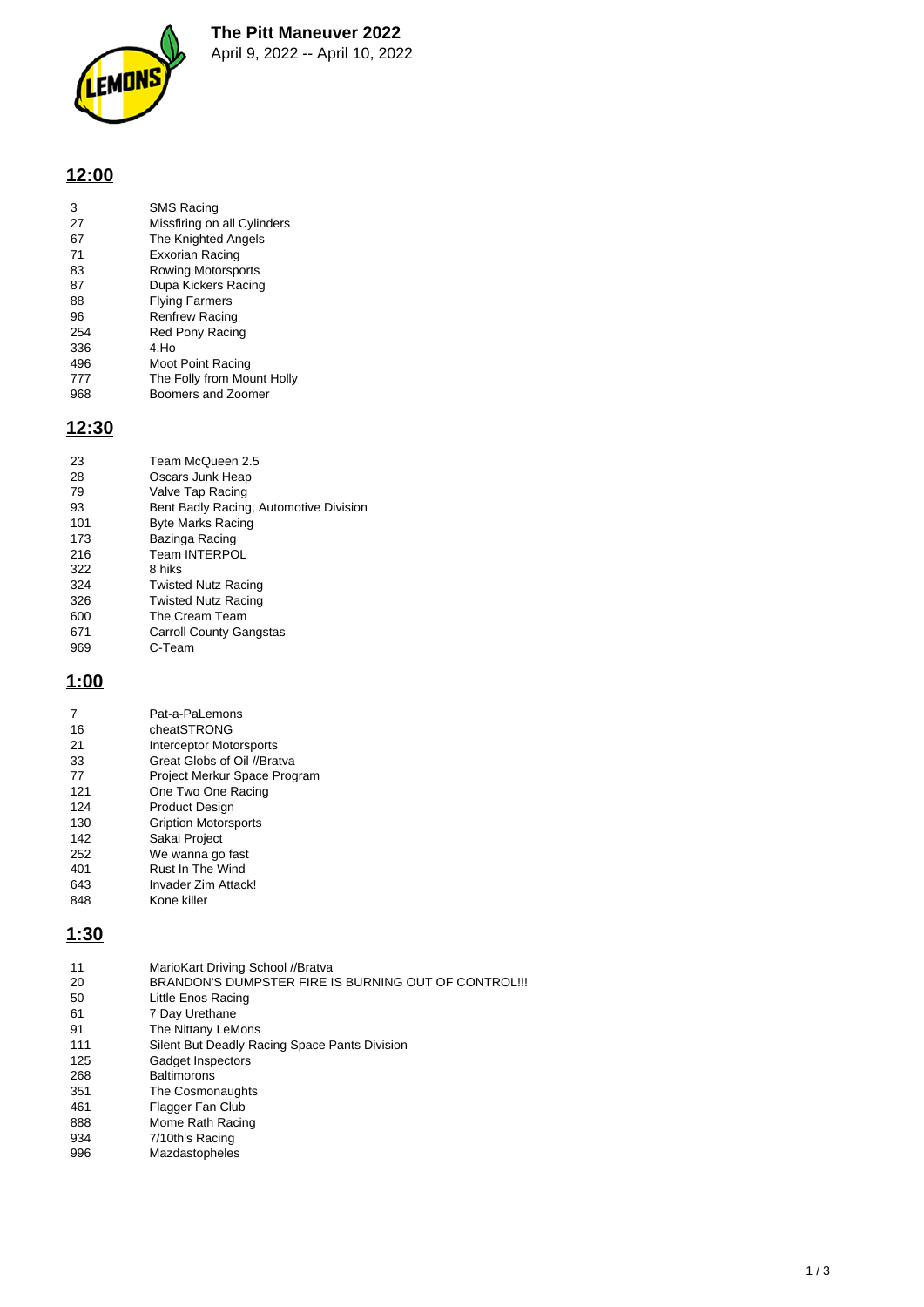**The Pitt Maneuver 2022**



April 9, 2022 -- April 10, 2022

# **2:00**

| 6   | Zero Energy Racing              |
|-----|---------------------------------|
| 12  | Bushwood country club           |
| 43  | 3 Pedal Mafia                   |
| 44  | <b>GLRE Racing</b>              |
| 58  | Low-T Sewing Circle & Book Club |
| 76  | <b>Misquided Patriots</b>       |
| 166 | dumbstuff                       |
| 188 | AA Racing                       |
| 199 | FRS Ugly Uncle 2                |
| 241 | <b>Black Flagged Racing</b>     |
| 528 | <b>Team Non Sequitur</b>        |
| 610 | Structural Damage Racing        |

610 Structural Damage Racing<br>711 Paddock Saboteurs Paddock Saboteurs

# **2:30**

| 17  | Lemon Law Racing              |
|-----|-------------------------------|
| 48  | <b>Black Flag Racing</b>      |
| 102 | The hazzards                  |
| 105 | red bolt racing               |
| 117 | PerfectScents                 |
| 143 | <b>BRF Racing</b>             |
| 151 | Red, White, and Overspray     |
| 213 | SiSo Motorsports              |
| 219 | Break First Finish Last       |
| 312 | Napoleon Complex              |
| 447 | Whisky Chasers Racing         |
| 482 | Dead Horse Beaters            |
| 609 | <b>Cheesebolt Enterprises</b> |

## **3:00**

| 30  | <b>Rubber City Racing</b>                      |
|-----|------------------------------------------------|
| 36  | Save The Ta-Tas Racing                         |
| 63  | <b>BRF</b>                                     |
| 82  | <b>B.A.R.F Motorsports</b>                     |
| 157 | Chocodox Racing Activities Program (CRAP)      |
| 181 | Hopes & Dreams Racing                          |
| 380 | The League of Legitimate Ukrainian Businessmen |
| 404 | Team 6 Pack                                    |
| 444 | Mr H Motorsports                               |
| 500 | Hawaii Five uh-oh                              |
| 666 | The wrench of friendship                       |
| 763 | <b>BostonWhiners</b>                           |
| 909 | Buschboys                                      |

### **3:30**

| 1   | <b>Excessive Nuts</b>            |
|-----|----------------------------------|
| 8   | Ate Mile Motorsports             |
| 41  | 3 Pedal Mafia                    |
| 46  | Brooklyn Bomb Squad              |
| 57  | Garage Heroes In Training        |
| 81  | Rod Throwin' Fools               |
| 306 | <b>BostonWhiners</b>             |
| 333 | Driver IQ (DIQ Racing)           |
| 595 | All Rhodes Racing                |
| 616 | Garage Heroes (in training)      |
| 700 | Dickie Speedmaster Racing        |
| 710 | Not Real Professional Racing     |
| 900 | Saab High Integration Technology |

**4:00**